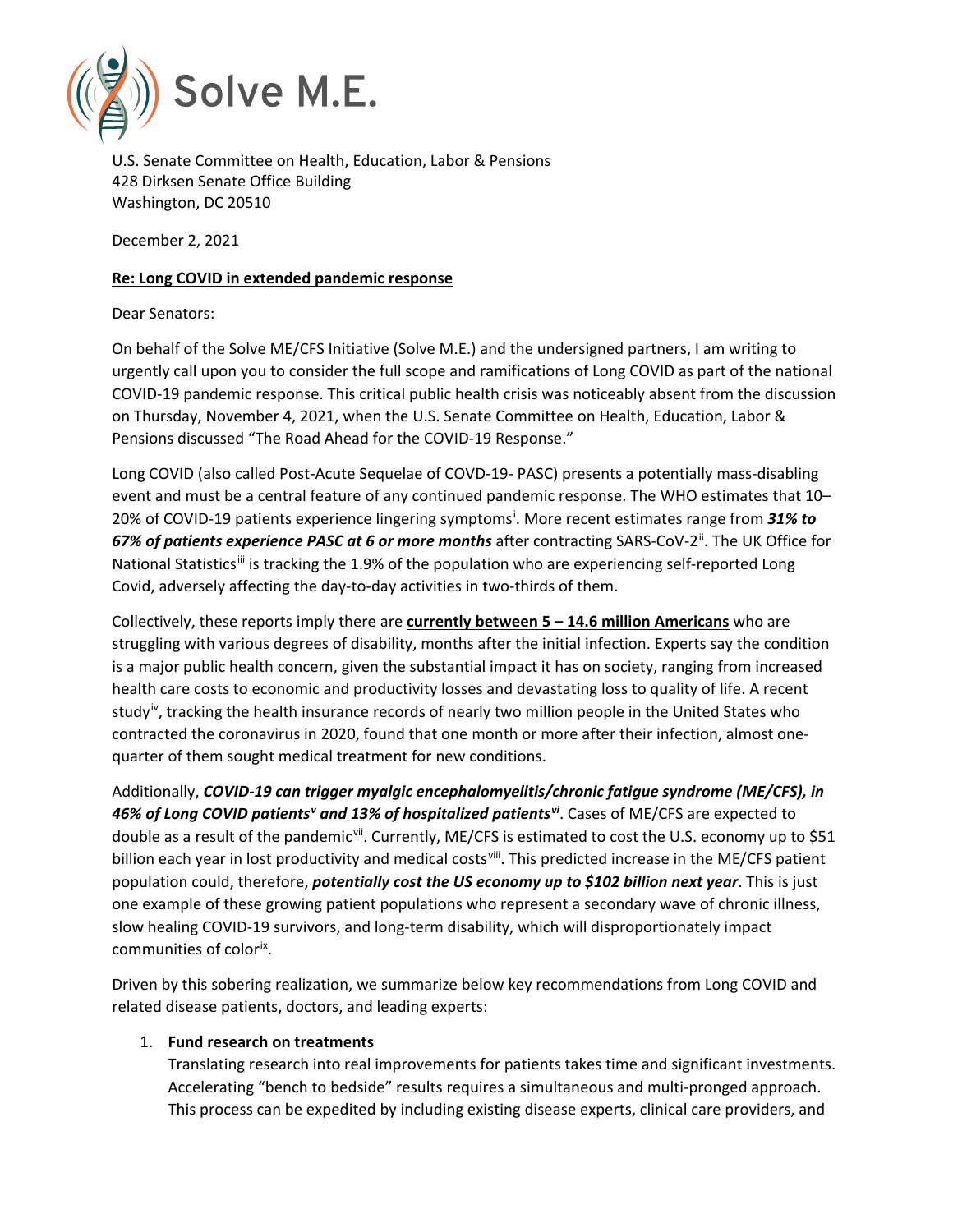stakeholders from similar diseases in all Federal activities related to Long COVID. By leveraging existing infrastructure, research initiatives will prevent redundant work and will be better able to focus resources on innovative research. Neuroimmune and autonomic clinical experts, chronic illness scientific knowledge, and related research infrastructure can be leveraged in a multitude of ways to accelerate diagnostics, treatments, comparison group data, patient engagement, and organizational structure. With the right investments, these existing tools will fast-track real outcomes and improvements for patients. Significant public-private investments, like "Operation Warp Speed" which successfully delivered rapid vaccine development, are critical mechanisms to address a critical public health crisis like Long COVID.

In the House of Representatives, key policy solutions such as the  $21<sup>st</sup>$  Century Cures Act 2.0 would authorize funding for research and education programs to improve outcomes for patients with diverse symptoms and experiences. Additionally, ARPA-H could prove a critical agency in addressing these complex post-acute infection challenges.

## **2. Expand medical care quality and capacity through medical education**

Federal agencies should continue to update and disseminate accurate medical guidance about Long COVID. Studies have found that many medical providers have not been accurately educated about post-viral chronic diseases, especially ME/CFS and dysautonomia, resulting in poor diagnostics and patient experiences. By working with disease experts and stakeholders from Long COVID, ME/CFS, dysautonomia and other post-viral disease communities, information can be rapidly shared with medical providers and the public about common symptoms, treatment, and other post-viral illnesses related to PASC. Health outcomes for millions of Americans can be improved by providing medical guidance about diagnostics and care for Long COVID, including information about potential complications from post-viral diseases and syndromes.

H.R. 2754, the COVID-19 Long Haulers Act addresses these knowledge gaps and would expand the Chronic Conditions Data Warehouse research database to collect data on Long COVID treatment and service delivery. These datasets will prove key to identifying potential disparities, tracking and comparing patient outcomes over time, identifying risk/resiliency in diverse populations, and accelerating treatments to patients.

## **3. Expand patient engagement and oversight through interagency coordination**

For any of these initiatives to be successful, interagency collaboration and oversight are essential. We strongly recommend the creation of a Long COVID Commission or Advisory Committee to improve transparency, facilitate expert and stakeholder engagement, and streamline federal response to the Long COVID health crisis. We encourage this body to create and maintain an inclusive dialogue with Long COVID patients, related disease patients, researchers, clinicians, and interagency partners.

Patient engagement and inclusion is increasingly seen as critical to public health program efficacy. However, early Long COVID projects have been stymied by limited transparency and little patient input in key decisions. It is essential to include patients voices at all stages of the research process, across all federal agencies working on Long COVID. Interagency coordination is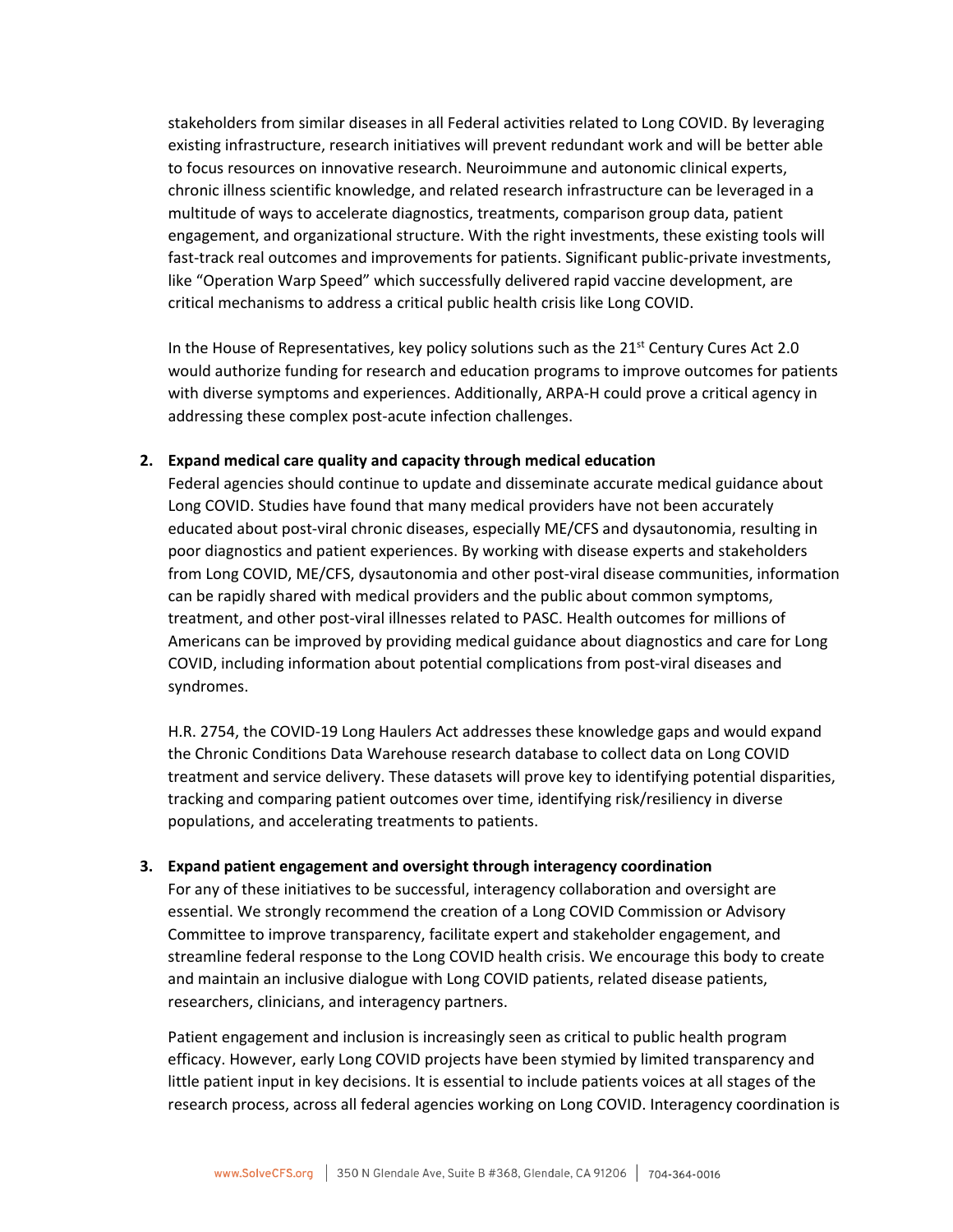needed to facilitate and promote inclusion, equity, transparency, and patient identified priorities.

We urge the Committee to prioritize Long COVID in future hearings and policy discussions as a reflection of the historic threat to American health and productivity it represents. We appreciate your leadership as Congress continues to respond to this public health emergency.

Thank you for your attention to our request.

Sincerely,

Oved Amiltoy

Oved Amitay President and CEO Solve M.E. [OAmitay@solvecfs.org](mailto:OAmitay@solvecfs.org)

*In partnership with:*

COVID-19 Longhauler Advocacy Project

American Academy of Physical Medicine & Rehabilitation

Megan Carmilani, Founder, Long Covid Families

John Wylam, President, Pandemic Patients

Courtney Miller, Board President, Simmaron Research Foundation

Ben HsuBorger, U.S. Advocacy Director, #MEAction

Miranda Erlanson, Founder, COVID Survivors From Texas

Lisa O'Brien, Founder, Utah Covid-19 Long haulers

Susan Buckley, Board Member, Massachusetts ME/CFS & FM Association

John Kelty, State chairperson, #MEAction Colorado

Jonah McGarva, Co-Founder & Director, Long Covid Canada

Ms. Coral Bohne, AK Ms. Sallie Rediske, AK Mr. Scott Johnson, AZ Ms. Lisa Geiszler, CA Dr. Arthur Mirin, CA Cathleen Ballesteros, CA Karman Kregloe, CA Ms. Julie L. Ziegler, CA Sharon Park, CA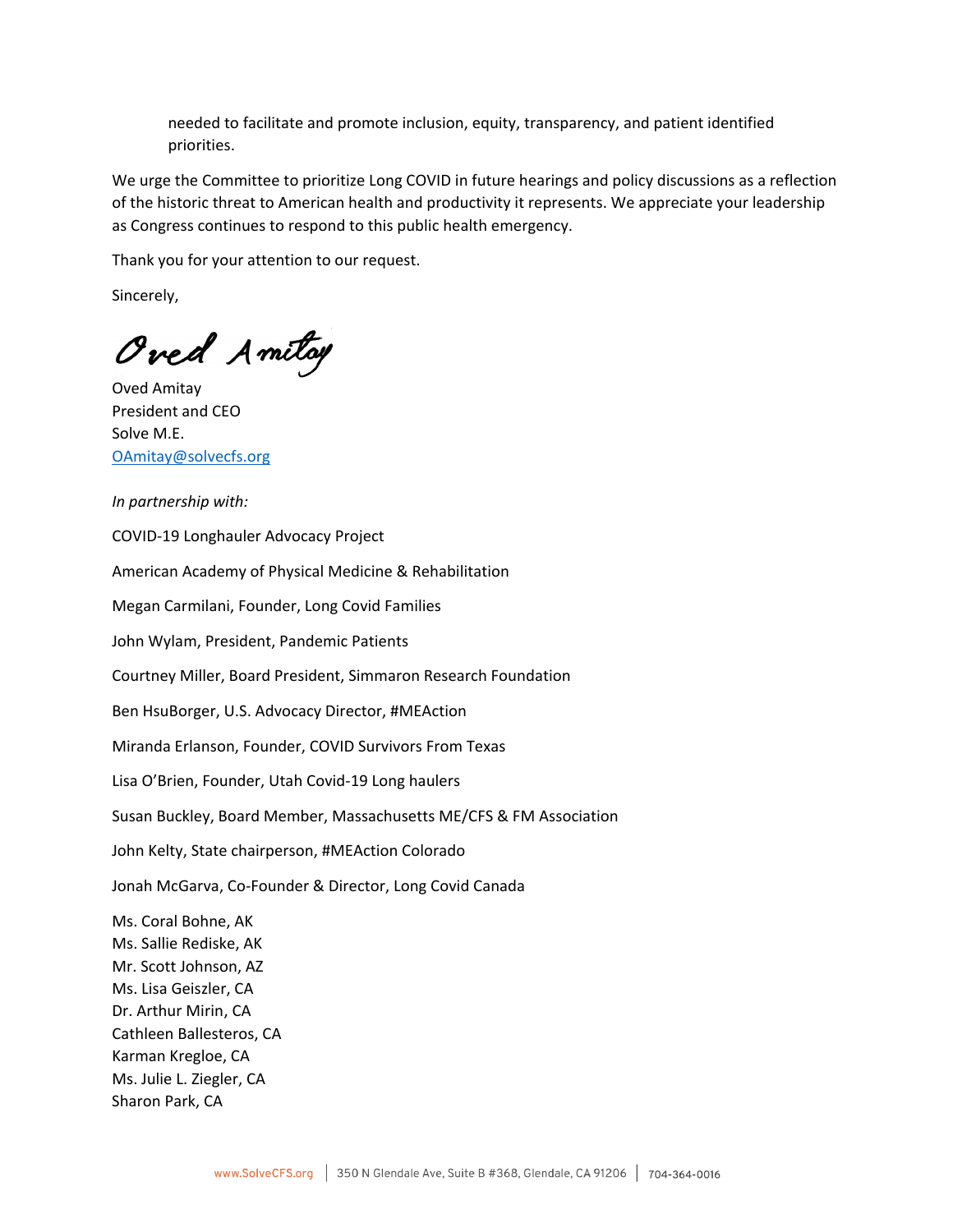Mr. Pavaman, CA Keiko Ito, CA Ms. Tommie Kestrel, CA Christine Jamieson, Washington DC Lisa Bryan, FL Charlene Cintron, FL Leon Pogorelis, FL Victoria Beltz, FL Catherine Milon, GA Renee, GA Michelle Winer, PT, GA Ms. Kristin Krathwohl, IL Dr. Sarah Raskin, IN Ms. Tonia Stapleton, IN Ms. Janis Ford, MA Ms. Carrie L. Richards, MA Mrs. Diane Reimer Bean, MD Melinda Lipscomb, MD William Hanlon, MN Virginia Alexander, ND Rinji Lizardo, NJ Mr. Mike Heidenberg, NY Dr. Meredith Cricco, NY Mr. Joseph Noody, NY Ms. Georgia Christenson, NY Mr. Jeff Diver, NY Sylvia Grummitt, NY Adrienne Murphy, OH Diane Goodman, RN, OH Dr. Alexis N. Misko, OH Mrs. Laurie Bedell, PA Mama. Erica Hayes, PA Mrs. Suzanne Foster Tobleman, TX Liza Fisher, TX Dr. Danielle Keifert, TX Lori England, VA Ms. Catherine Romatowski, VA Mrs. Lesley Shackett, VA Ms. Suzanne Romatowski, VA Mr. Peter Romatowski, VA Miss Sarah Jean Orgeles, WA Ms. Kate Holden, WA Ruth Prohaska, WA